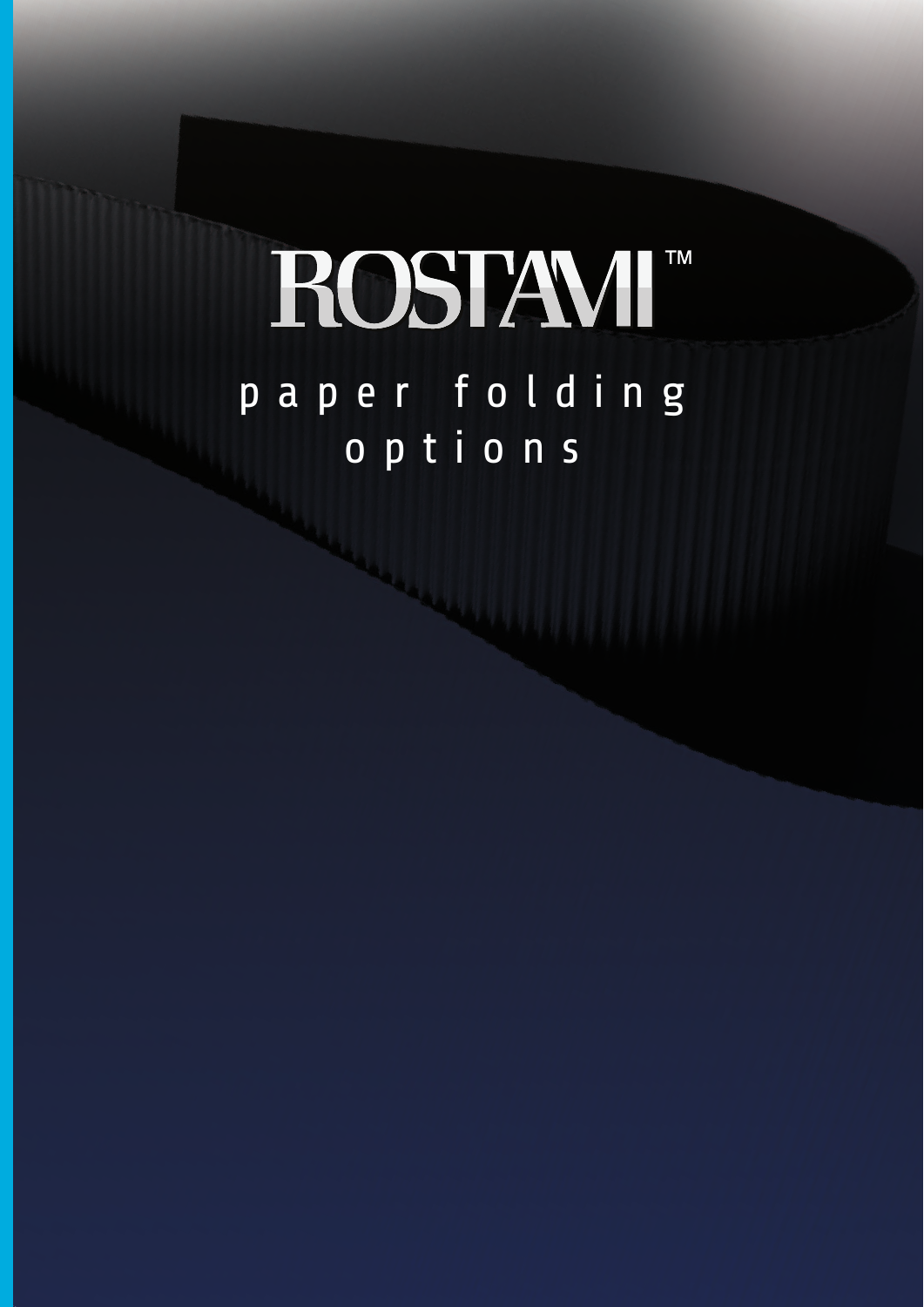# Half Fold



The half fold is typically used for newsletters, invitations, greeting cards and other personal messages.

For high GSM paper stock a score is applied to give the finished product a smooth folded edge.

We recommend this folding method for inserting for direct marketing purposes.

**Other Titles:** Single fold

#### Z-Fold



A common style typically used for folding brochures, letters and newsletters. This folding method creates a ziz-zag 'z' shape.

We recommend this style for folding multi-page letters.

**Other Titles:** Zigzag fold, Concertina fold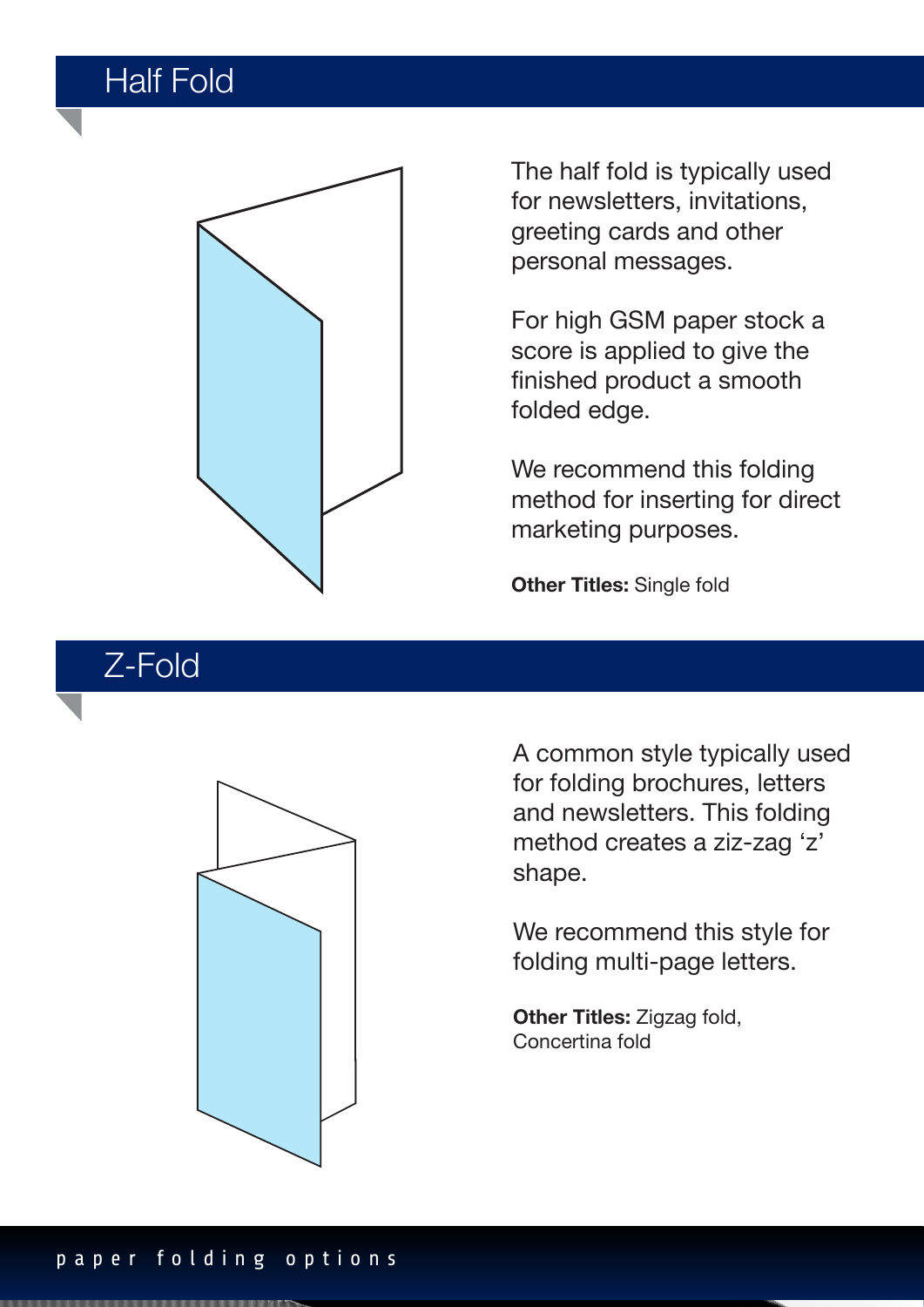## Letter Fold



Another common folding method typically used for direct marketing pieces. The designer must factor in this panel order during the design phase.

We recommend this folding style for paper that is to be inserted via automated envelope inserters.

**Other Titles:** 3-Panel fold

#### Gate Fold



This folding method creates an impact by having a minimum of 2 panels fold into the centre from opposite sides.

A complex folding style which requires technical knowledge and specialised equipment.

Lining up images that must go over the inside flaps can be unsuitable.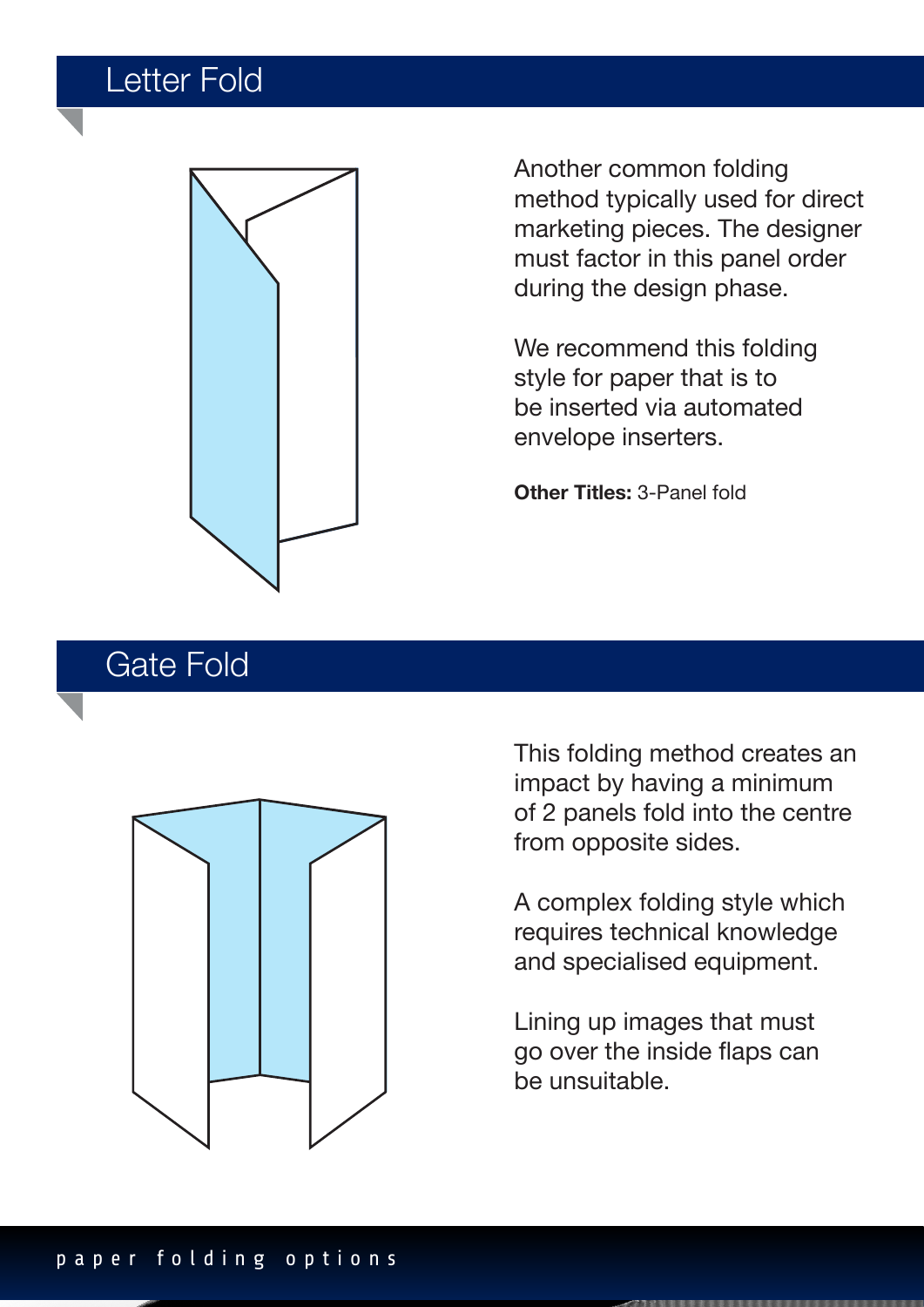## Accordion Fold



Similar style to a 'z' fold, but for 4+ panel jobs. The end result is an easy opening piece.

Typically it is folded so that the front cover panel will be the widest.

Please note this folding style cannot be machine-inserted into envelopes.

#### Right Angle Fold



This method requires a page to be first folded in half horizontally and then again vertically.

It is commonly used for cards and typically has printing on only one side.

**Other Titles:** French fold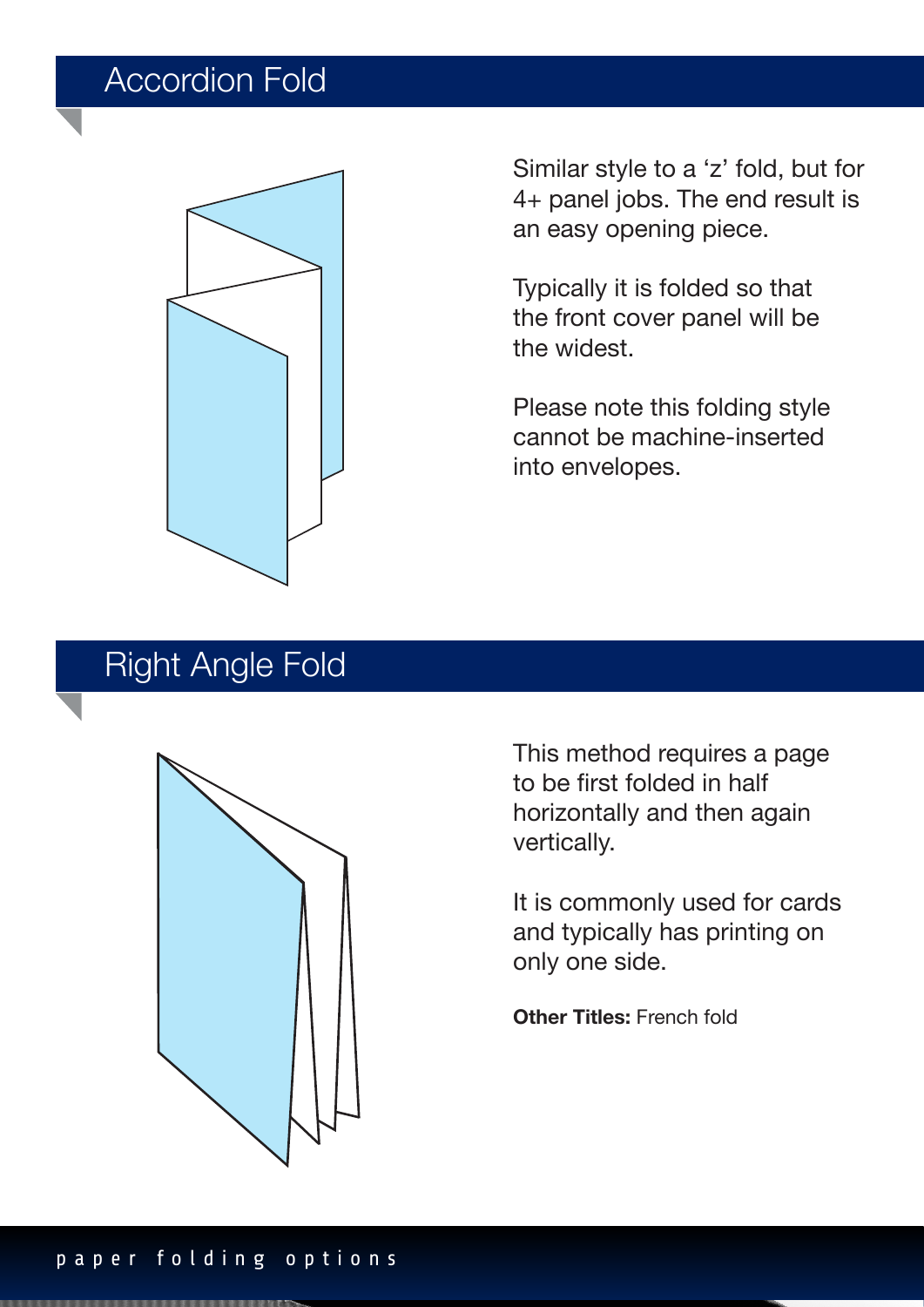# Z-Fold with Angled Trim



This folding method has the same attributes as the z-fold but with a trim across 2 panels.

The result in an innovative and attractive end piece.



# Roll Fold



Roll folds require 3+ panels to roll in on the other.

Because of the paper thickness this method requires each panel to be slightly smaller that the other.

**Other Titles: Barrel fold, Over and over**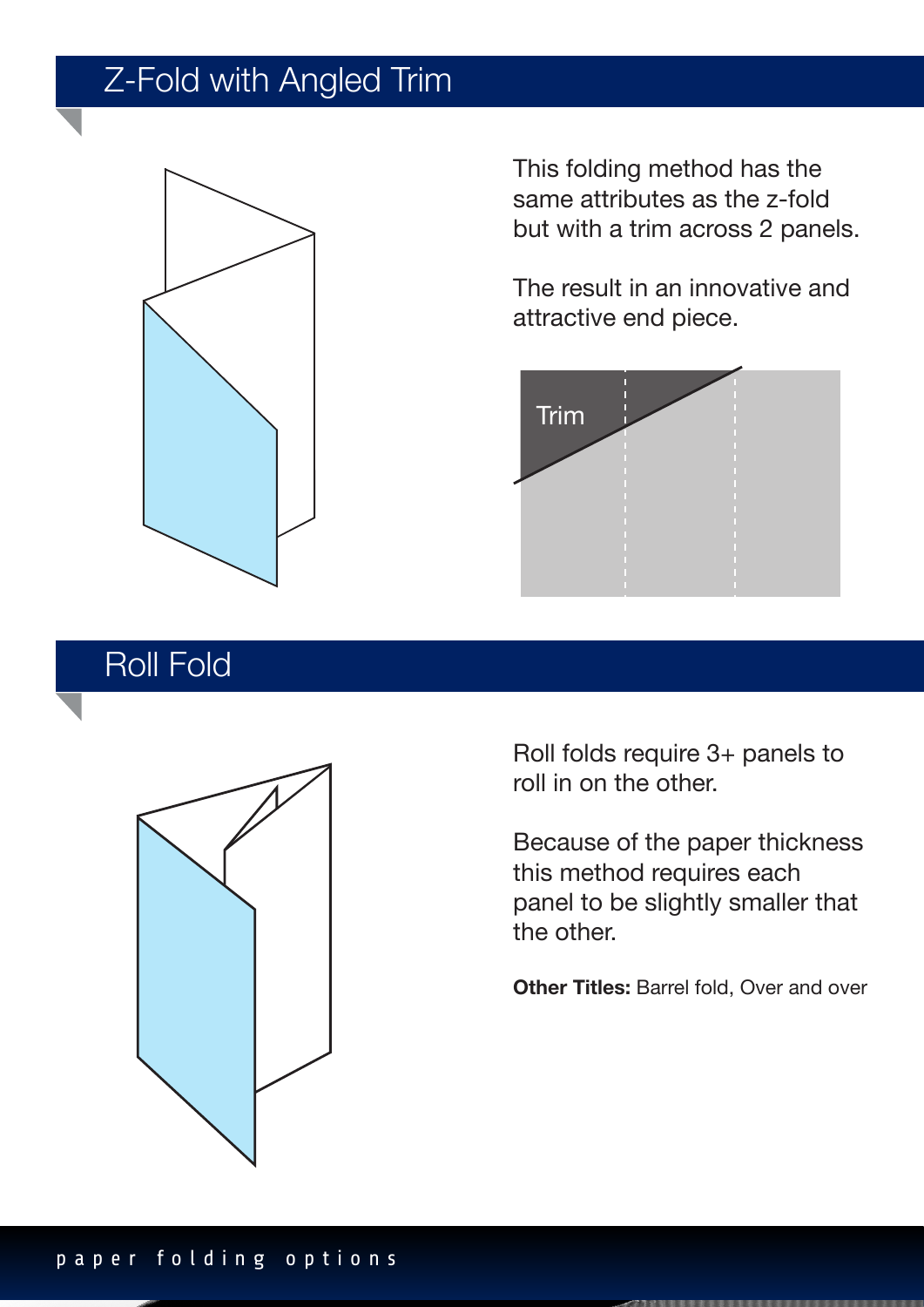## Crash Folding

Crash folding is when a bound job is folded again. This method is typically limited to only a single or letter fold.

On larger documents the crash folding method creates creasing on the folded edges. This is unavoidable and as such we encourage documents that must be folded to be instead designed for their end output (e.g. DL sized document).

We recommend using this method of folding only for insertion into DL or DLX envelopes.